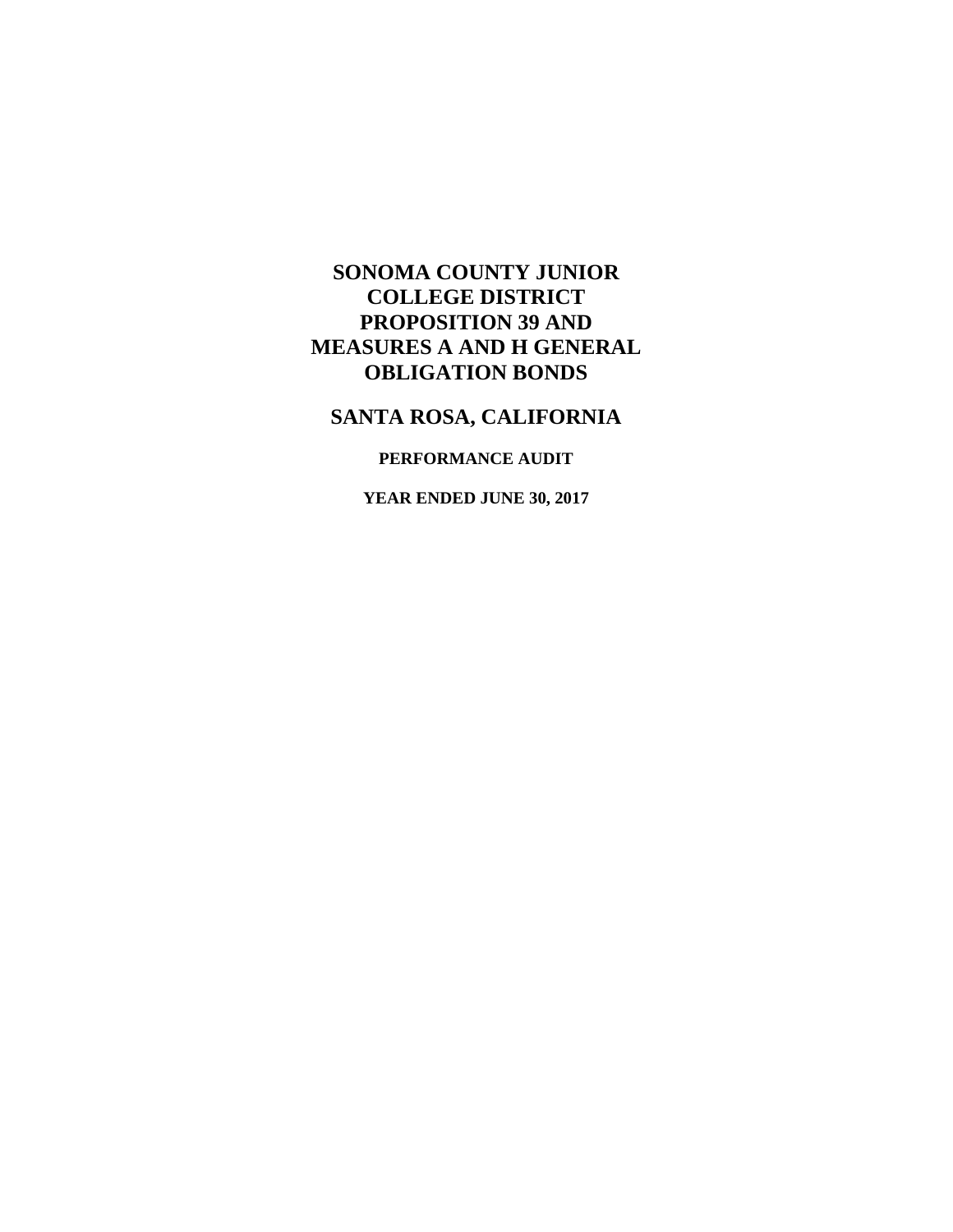#### **TABLE OF CONTENTS JUNE 30, 2017**

|                                                | <b>PAGE</b>    |
|------------------------------------------------|----------------|
| <b>Independent Auditors' Report</b>            | 1              |
| Objectives                                     | 2              |
| Scope of the Audit                             | $\overline{2}$ |
| <b>Background Information</b>                  | 2              |
| Procedures Performed                           | 3              |
| <b>Results of Procedures</b>                   | 3              |
| Conclusion                                     | 11             |
| <b>Management Comments and Recommendations</b> | 11             |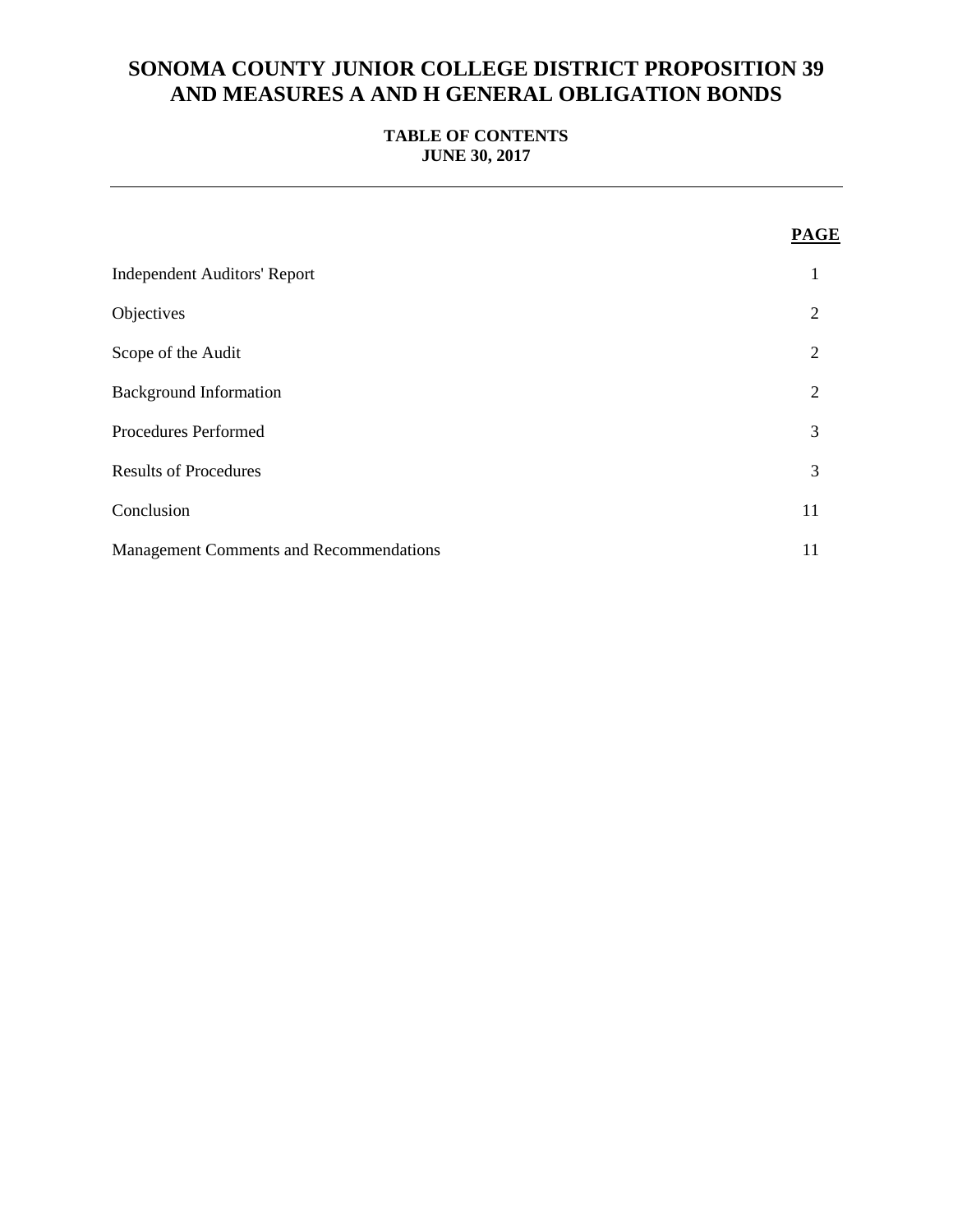

*Relax. We got this.*  $\alpha$ 

## **INDEPENDENT AUDITOR'S REPORT**

**Board of Trustees Sonoma County Junior College District Santa Rosa, California** 

We have conducted a performance audit of the Sonoma County Junior College District's (the District's) Measures A and H General Obligation Bonds for the year ended June 30, 2017.

We conducted our performance audit in accordance with *Government Auditing Standards* issued by the Comptroller General of the United States. Those standards require that we plan and perform the audit to obtain sufficient, appropriate evidence to provide a reasonable basis for our conclusion based on our audit objectives. We believe that the evidence obtained provides a reasonable basis for the findings and conclusions based on our audit objectives.

Our audit was limited to the objectives listed on page 2 of this report, which includes determining the compliance with the performance requirements for the Proposition 39 Measures A and H General Obligation Bonds under the applicable provisions of Section  $1(b)(3)(C)$  of Article XIIIA of the California Constitution and Proposition 39 as they apply to the bonds and the net proceeds thereof. Management is responsible for the Sonoma County Junior College District's compliance with those requirements.

Solely to assist us in planning and performing our performance audit, we obtained an understanding of the internal controls of the District to determine if internal controls were adequate to help ensure the District's compliance with the requirements of Proposition 39, as specified by Section 1(b)(3)(C) of Article XIIIA of the California Constitution. Accordingly, we do not express any assurance on the internal controls.

The results of our tests indicated that, in all significant respects, the Sonoma County Junior College District expended Measures A and H General Obligation Bond funds for the year ended June 30, 2017, only for the specific projects developed by the District's Board of Trustees and approved by the voters, in accordance with the requirements of Proposition 39, as specified by Section 1(b)(3)(C) of Article XIIIA of the California Constitution.

Milbert associates, hu.

**GILBERT ASSOCIATES, INC. Sacramento, California** 

**November 20, 2017**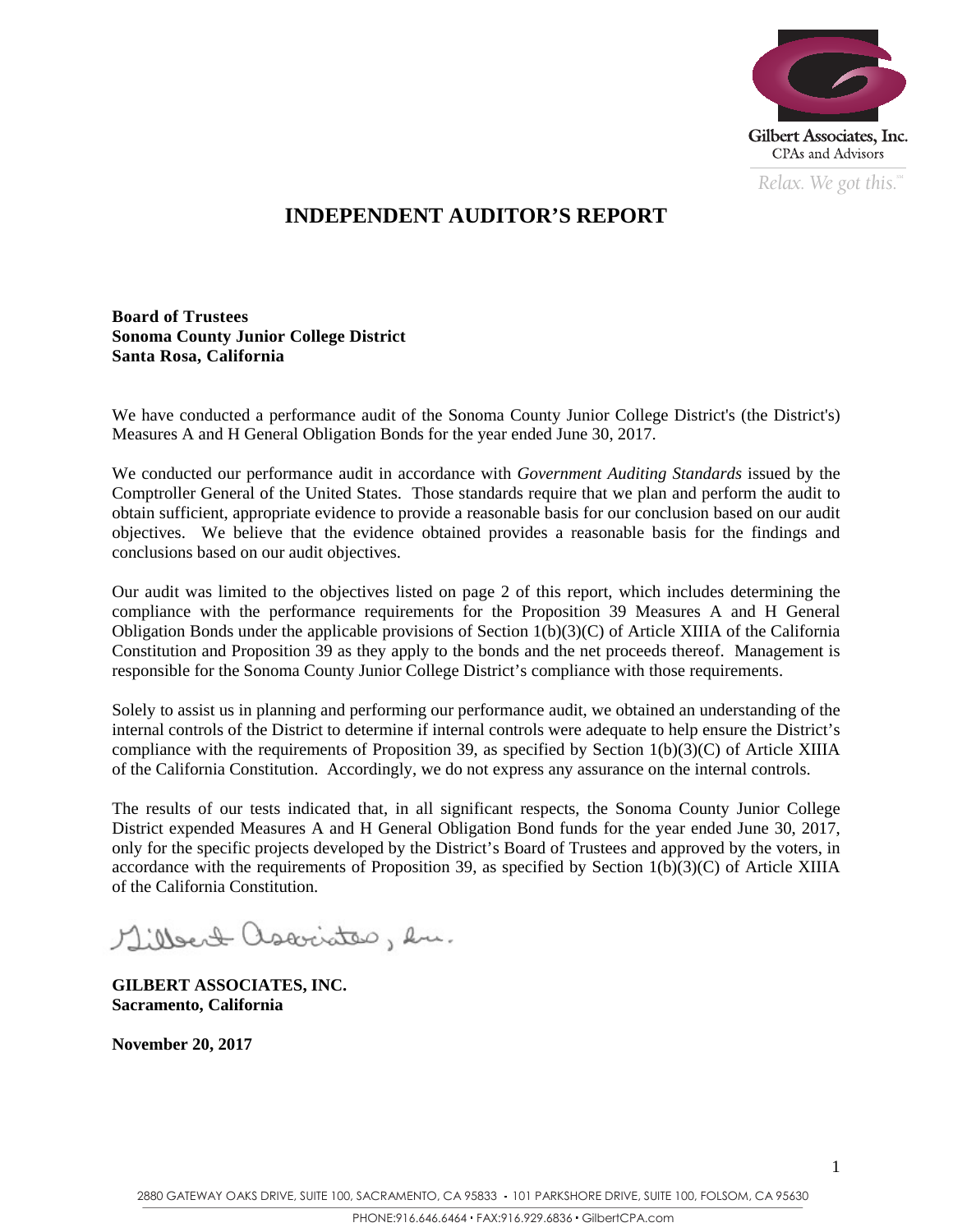#### **PERFORMANCE AUDIT JUNE 30, 2017**

#### **OBJECTIVES**

The objectives of our performance audit were to document the expenditures charged to Measures A and H General Obligation Bonds (the Measures) which were approved under Proposition 39; determine whether expenditures for fiscal year ended June 30, 2017, charged to the Bond Funds have been made in accordance with project budgets and guidelines; note any incongruities or system weaknesses; and provide recommendations for improvements.

#### **SCOPE OF THE AUDIT**

The scope of our performance audit covered the fiscal year ended June 30, 2017. Expenditures incurred prior to July 01, 2016, were covered in a previous examination. The expenditures included all object and project codes associated with the Bond projects. The propriety of expenditures for capital projects and maintenance projects funded through other State or local funding sources were not included within the scope of our audit. Expenditures incurred subsequent to June 30, 2017, were not reviewed or included within the scope of our audit.

#### **BACKGROUND INFORMATION**

On March 5, 2002, \$251,700,000 in general obligation bonds was authorized by voters' approval of Measure A. The first series (A) of Bonds in the amount of \$60,000,000 was issued on February 1, 2003. Series A was refunded on September 29, 2005, resulting in an additional \$36,526,697 and defeasing the debt from the original Series A. The second series (B) of Bonds in the amount of \$105,000,000 was issued on September 29, 2005. The third series (C) of Bonds in the amount of \$69,710,000 was issued on September 17, 2007. The fourth and final series (D) of Bonds in the amount of \$16,990,000 was issued on April 2, 2008. In May of 2013, refunding bonds of \$133,215,000 were issued to partially refund Series B and Series C, resulting in a legal defeasance of \$80,430,000 and \$66,095,000 of principal outstanding for Series B and C, respectively. The total proceeds from each bond series less the bond issuance costs are to be used to finance the construction, acquisition, furnishing, and equipping of District facilities.

On November 4, 2014, \$410,000,000 in general obligation bonds was authorized by voters' approval of Measure H. The first series (A) of Bonds in the amount of \$125,000,000 was issues on November 26, 2016. The total proceeds from this bond series less the bond issuance costs are to be used to upgrade, maintain, and improve Santa Rosa Jr. College facilities, classrooms, and technology.

A Citizens Bond Oversight Committee (the Committee) was appointed on June 11, 2002, to comply with the California Constitution and the Education Code. The purpose of the Committee is to inform the public, at least annually, regarding the appropriate use of the Bond proceeds. California Constitution, Article XIIIA, Section 1(b)(3), requires an annual performance audit be conducted to ensure that the funds have been expended only on the specific projects publicized by the District.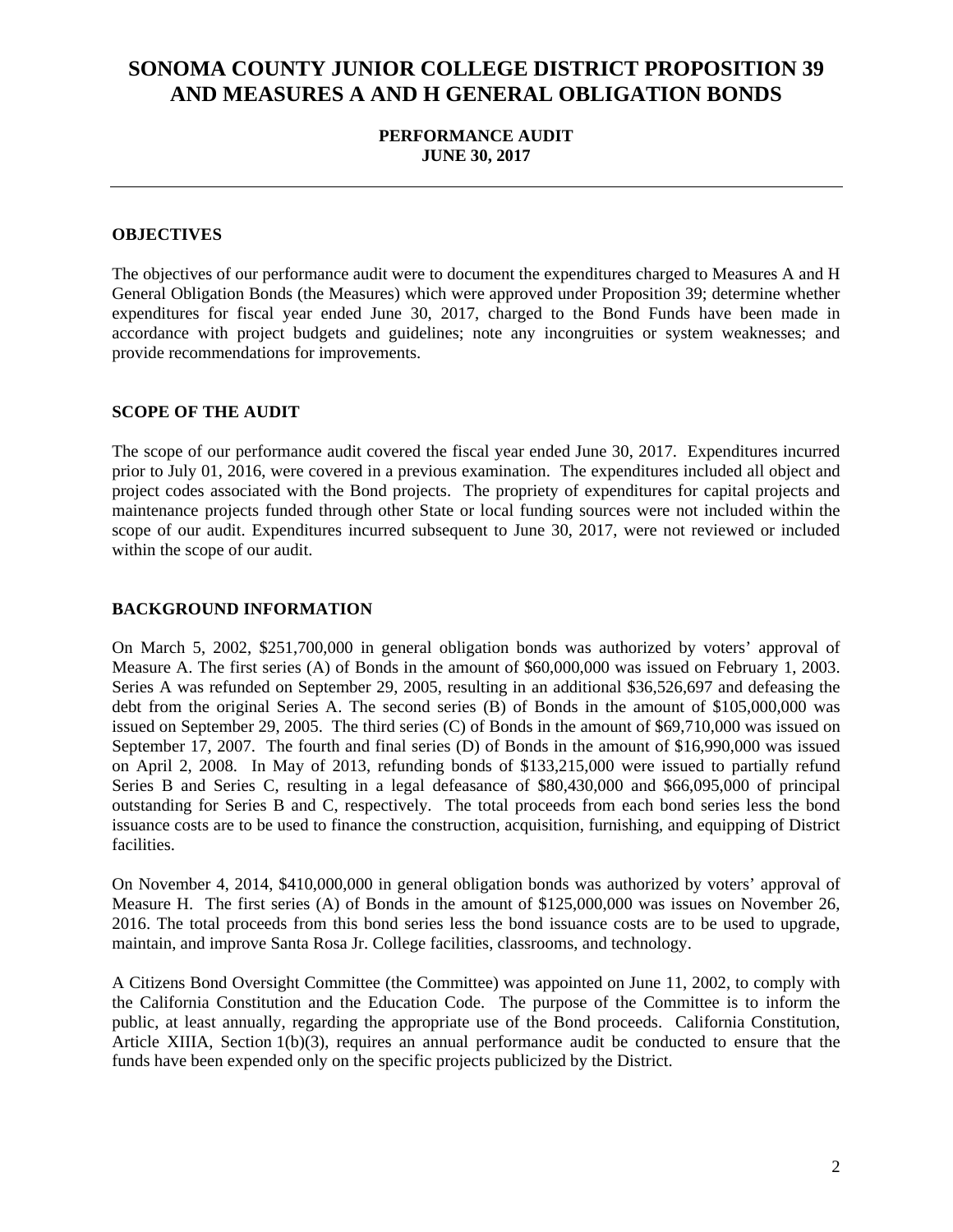#### **PERFORMANCE AUDIT JUNE 30, 2017**

#### **PROCEDURES PERFORMED**

We obtained the General Obligation Bond Funds general ledger and the project expenditure summary reports and detail prepared by the District for the fiscal year ended June 30, 2017. Within the year audited, we obtained the actual invoices and other supporting documentation for a sample of expenditures to ensure compliance with Proposition 39 and Measures A and H General Obligation Bond funding. We performed the following procedures:

- We reviewed the list of projects being performed to verify that the list of intended projects is consistent with the District's Facilities Projects Lists.
- We verified that the District created the required debt service fund and capital outlay fund in order to account for the bond proceeds and expenditures.
- We verified that the proceeds from the sale of bonds were deposited in an appropriate debt service fund and a capital outlay projects fund.
- We selected a sample of expenditures in the fiscal year ended June 30, 2017, and reviewed supporting documentation to ensure that funds were properly expended on the specific projects outlined on the publicized list and met the requirements for bidding, if applicable.
- We verified that funds were used for the construction, acquisition, furnishing, and equipping of District facilities, and we verified that funding was not used for salaries of school administrators or other operating expenses of the District.

#### **RESULTS OF PROCEDURES PERFORMED**

The District utilized Measures A and H Bond funds for 197 projects. The District incurred total expenditures of \$299,856,680 through June 30, 2017, for the Measures A and H projects listed on the following pages.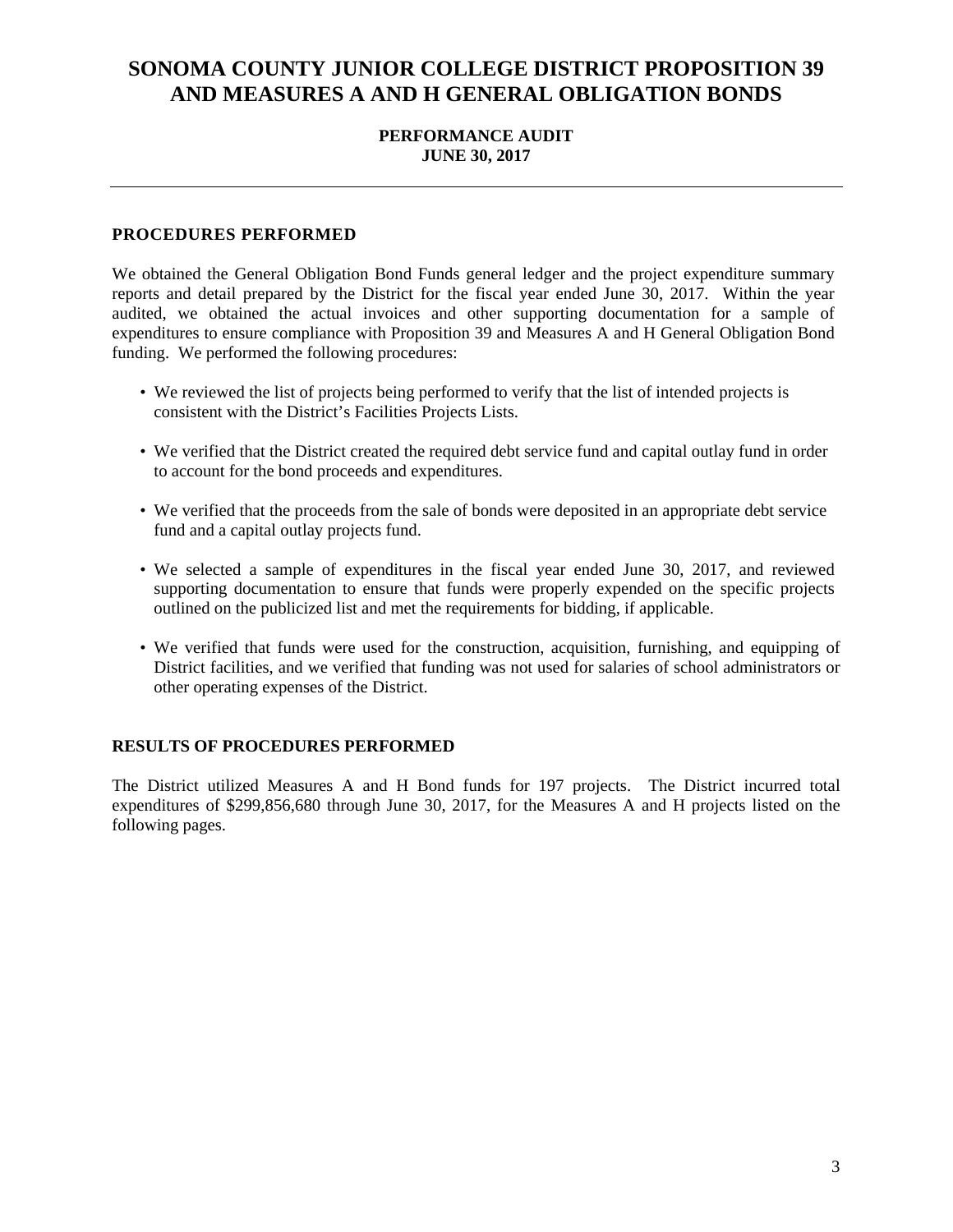| <b>Measure A Projects</b>                                                 | <b>SERIES A</b><br><b>Total</b> | <b>SERIES B</b><br>Total | <b>SERIES C</b><br><b>Total</b> | <b>SERIES D</b><br><b>Prior Years</b> | <b>Expenditures</b><br>Prior to<br><b>July 1, 2016</b> | <b>SERIES D</b><br>2016-2017 | Grand<br><b>Total</b> | Project<br><b>Budget</b> | Project<br><b>Status</b> |
|---------------------------------------------------------------------------|---------------------------------|--------------------------|---------------------------------|---------------------------------------|--------------------------------------------------------|------------------------------|-----------------------|--------------------------|--------------------------|
| <b>EXPENDITURES</b>                                                       |                                 |                          |                                 |                                       |                                                        |                              |                       |                          |                          |
| <b>Eligible Bond Program Costs</b>                                        | $$1,363,848$ \ \$               | 451,690                  | -\$<br>622,090                  | -\$<br>85,464                         | 2,523,092 \$<br>\$                                     | 5,494                        | 2,528,586 \$          |                          | 2,528,586 Completed      |
| <b>RENOVATION AND MODERNIZATION</b>                                       |                                 |                          |                                 |                                       |                                                        |                              |                       |                          |                          |
| Upgrade classrooms, laboratories, support service space at all locations: | 298,139                         | 11,822                   |                                 |                                       | 309,961                                                |                              | 309,961               | 309,961                  | Completed                |
| Albany House Upgrade                                                      | 92,700                          | (2,300)                  |                                 |                                       | 90,400                                                 |                              | 90,400                | 90,400                   | Completed                |
| Analy Modernization                                                       |                                 |                          |                                 |                                       |                                                        |                              |                       |                          |                          |
| <b>Bailey Field Food Kiosk</b>                                            |                                 | 108,684                  |                                 |                                       | 108,684                                                |                              | 108,684               | 108,684                  | Completed                |
| <b>Bailey Field Press Booth</b>                                           | 24,520                          |                          |                                 |                                       | 24,520                                                 |                              | 24,520                | 24,520                   | Completed                |
| <b>Bailey Hall Remodel</b>                                                |                                 |                          | 200,598                         | 20,712                                | 221,310                                                | 182,443                      | 403,753               | 403,753                  | Completed                |
| Baker & Lark Restroom Project                                             |                                 |                          | 56,171                          |                                       | 56,171                                                 |                              | 56,171                | 56,171                   | Completed                |
| <b>Baker Modernization</b>                                                | 1,538,231                       |                          | 24,005                          |                                       | 1,562,236                                              |                              | 1,562,236             | 1,562,236                | Completed                |
| <b>Bech Mercury Abatement</b>                                             | 173                             | 88,889                   |                                 |                                       | 89,062                                                 |                              | 89,062                | 89,062                   | Completed                |
| Belden Roof & Flooring                                                    |                                 | 50,739                   |                                 |                                       | 50,739                                                 |                              | 50,739                | 50,739                   | Completed                |
| Bertolini Open Plenum                                                     |                                 |                          |                                 | 248,097                               | 248,097                                                | 14,809                       | 262,906               | 262,906                  | Completed                |
| <b>Brickyard Remodel</b>                                                  | 822,156                         |                          |                                 |                                       | 822,156                                                |                              | 822,156               | 822,156                  | Completed                |
| Building and Site Scheduled Maintenance                                   | 53,680                          | 97,580                   | 60,960                          | 12,514                                | 224,734                                                | 5,280                        | 230,014               | 230,014                  | Completed                |
| Burbank Auditorium Project                                                |                                 | 33,242                   | 190,416                         |                                       | 223,658                                                |                              | 223,658               | 223,658                  | Completed                |
| <b>Burbank Door Project</b>                                               |                                 |                          |                                 | 131,816                               | 131,816                                                |                              | 131,816               | 131,816                  | Completed                |
| <b>Bussman Consolidation</b>                                              |                                 |                          | 44,644                          |                                       | 44,644                                                 |                              | 44,644                | 44,644                   | Completed                |
| <b>Bussman Exterior</b>                                                   | 215,412                         | 203,649                  |                                 |                                       | 419,061                                                |                              | 419,061               | 419,061                  | Completed                |
| <b>Bussman Maker Space</b>                                                |                                 |                          |                                 | 10,044                                | 10,044                                                 | 49,718                       | 59,762                | 59,762                   | Completed                |
| <b>Bussman Math Lab</b>                                                   |                                 |                          |                                 |                                       |                                                        | 19,611                       | 19,611                | 19,611                   | Completed                |
| <b>Button Garage</b>                                                      |                                 |                          |                                 | 8,470                                 | 8,470                                                  |                              | 8,470                 | 8,470                    | Completed                |
| <b>Button Remodel</b>                                                     |                                 |                          |                                 |                                       |                                                        | 124,812                      | 124,812               | 124,812                  | Completed                |
| Campus Signage                                                            |                                 | 40,074                   | 20,470                          | 43,319                                | 103,863                                                | 2,622                        | 106,485               | 106,485                  | Completed                |
| College Skills                                                            |                                 |                          |                                 | 125,973                               | 125,973                                                |                              | 125,973               | 125,973                  | Completed                |
| Elliott 425 Renovations                                                   |                                 |                          |                                 | 852                                   | 852                                                    |                              | 852                   | 852                      | Completed                |
| Emeritus Phase III                                                        | 764,179                         | 53,300                   |                                 |                                       | 817,479                                                |                              | 817,479               | 817,479                  | Completed                |
| <b>EMS</b> Control Upgrade Project                                        |                                 | 706,536                  | 354,243                         | 75,289                                | 1,136,068                                              |                              | 1,136,068             | 1,136,068                | Completed                |
| Fire Academy Upgrade                                                      |                                 |                          |                                 | 307,665                               | 307,665                                                |                              | 307,665               | 307,665                  | Completed                |
| Firing Range                                                              |                                 |                          |                                 | 61,456                                | 61,456                                                 | 10,016                       | 71,472                | 71,472                   | Completed                |
| Foundation / PR Remodel                                                   |                                 |                          | 29,229                          | 38,332                                | 67,561                                                 |                              | 67,561                | 67,561                   | Completed                |
| Garcia Remodel                                                            |                                 |                          |                                 | 56,522                                | 56,522                                                 | 51,687                       | 108,209               | 108,209                  | Completed                |
| Haehl Waterproofing Project                                               |                                 |                          | 91,424                          |                                       | 91,424                                                 |                              | 91,424                | 91,424                   | Completed                |
| Infrastructure                                                            |                                 | 188,280                  | 37,662                          |                                       | 225,942                                                |                              | 225,942               | 225,942                  | Completed                |
| Jesse Peter Museum Expansion                                              | 35,875                          | 1,894,790                | 6,520                           | 1,522                                 | 1,938,707                                              | 500                          | 1,939,207             | 1,939,207                | Completed                |
| Lounibus Renovation                                                       |                                 |                          |                                 | 2,309                                 | 2,309                                                  |                              | 2,309                 | 2,309                    | Completed                |
| Maggini Hall Stair Replacement                                            |                                 | 42,205                   |                                 |                                       | 42,205                                                 |                              | 42,205                | 42,205                   | Completed                |
| Maggini Remodel                                                           |                                 |                          |                                 | 26,366                                | 26,366                                                 |                              | 26,366                | 26,366                   | Completed                |
| Pedroncelli Project                                                       |                                 |                          |                                 | 132,591                               | 132,591                                                |                              | 132,591               | 132,591                  | Completed                |
| Pioneer Hall                                                              |                                 |                          |                                 | 5,410                                 | 5,410                                                  |                              | 5,410                 |                          | 5,410 Completed          |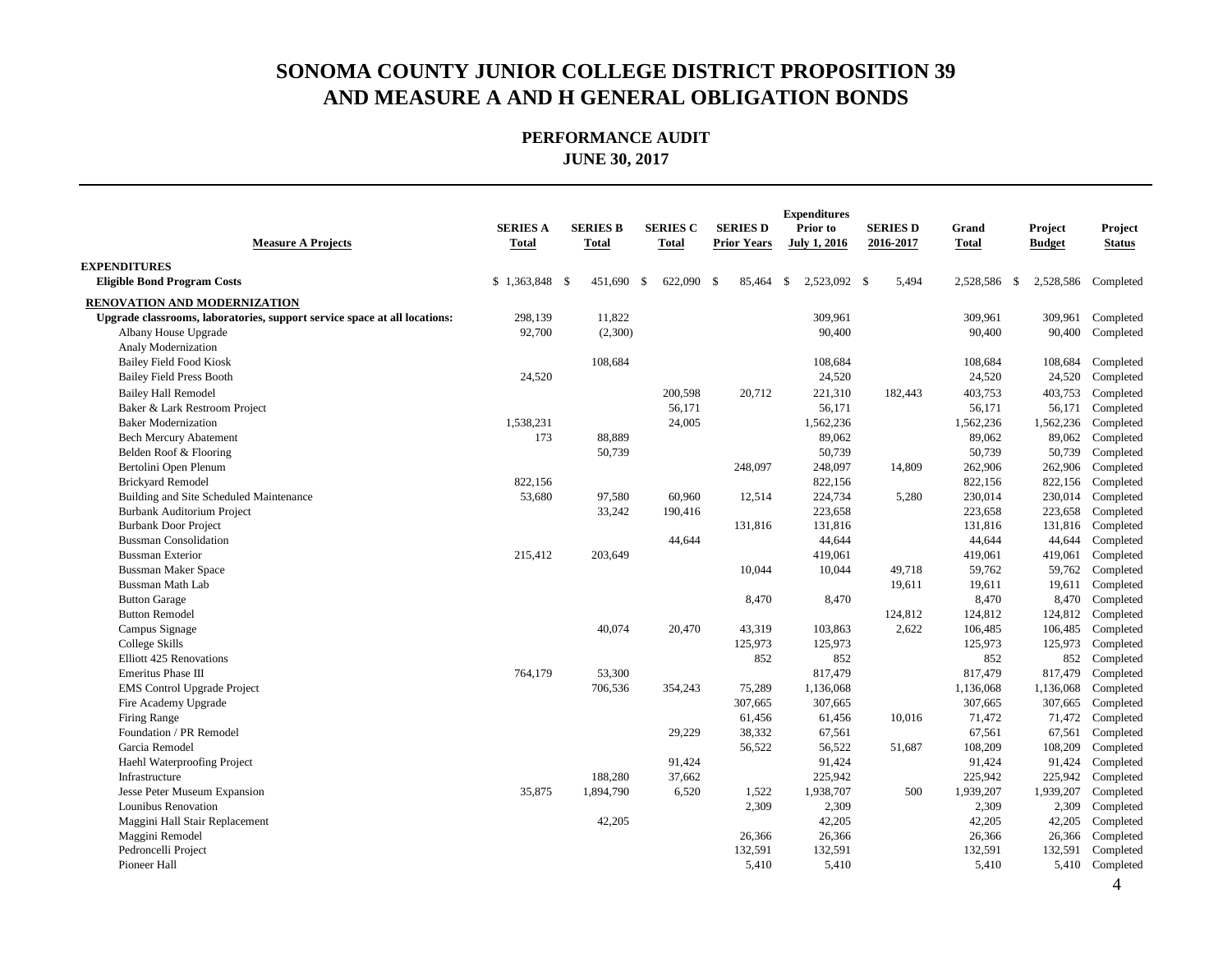|                                                         |                 |                 |                 |                    | <b>Expenditures</b> |                 |              |               |                      |
|---------------------------------------------------------|-----------------|-----------------|-----------------|--------------------|---------------------|-----------------|--------------|---------------|----------------------|
|                                                         | <b>SERIES A</b> | <b>SERIES B</b> | <b>SERIES C</b> | <b>SERIES D</b>    | Prior to            | <b>SERIES D</b> | Grand        | Project       | Project              |
| <b>Measure A Projects</b>                               | Total           | <b>Total</b>    | <b>Total</b>    | <b>Prior Years</b> | <b>July 1, 2016</b> | 2016-2017       | <b>Total</b> | <b>Budget</b> | <b>Status</b>        |
| <b>Planetarium Seating Replacement</b>                  | 74,180          |                 |                 |                    | 74,180              |                 | 74,180       | 74,180        | Completed            |
| Plover Dream Center Remodel                             |                 |                 |                 | 26,106             | 26,106              | 7,833           | 33,939       | 33,939        | Completed            |
| <b>Plover Student Equity Remodel</b>                    |                 |                 |                 | 111,250            | 111,250             | 8,519           | 119,769      | 119,769       | Completed            |
| Plover Veterans Remodel                                 |                 |                 |                 | 60,582             | 60,582              | 18,809          | 79,391       | 79,391        | Completed            |
| <b>Ouinn Men's Locker Room Remodel</b>                  | 177,532         |                 |                 | 2,173              | 179,705             |                 | 179,705      | 179,705       | Completed            |
| Quinn Shower Redesign                                   |                 |                 |                 | 4,500              | 4,500               |                 | 4,500        | 4,500         | Completed            |
| Quinn Skylight                                          | 202,360         | (17, 397)       |                 |                    | 184,963             |                 | 184,963      | 184,963       | Completed            |
| Quinn Chlorination                                      |                 |                 |                 | 13,819             | 13,819              |                 | 13,819       | 13,819        | Completed            |
| Race Hall Alterations                                   |                 | 75,602          | 151,511         |                    | 227,113             |                 | 227,113      | 227,113       | Completed            |
| Race Hall Reconstruction                                |                 | 200,639         | (487, 137)      |                    | (286, 498)          |                 | (286, 498)   | (286, 498)    | Completed            |
| Shone Farm Projects                                     |                 | 219             | 353,790         |                    | 354,009             | 30,830          | 384,839      | 384,839       | Completed            |
| Shone Farm Vineyard Development                         |                 | 15,699          | 285,131         | 10,155             | 310,985             |                 | 310,985      | 310,985       | Completed            |
| Shuhaw Modernization                                    | 145,324         | 238,473         | 13,057          |                    | 396,854             |                 | 396,854      | 396,854       | Completed            |
| Shuhaw Restroom Project                                 |                 |                 | 29,819          |                    | 29,819              |                 | 29,819       | 29,819        | Completed            |
| <b>Staff Development Modular</b>                        |                 |                 |                 | 36,821             | 36,821              |                 | 36,821       | 36,821        | Completed            |
| Steve Olson Lane Reconstruction                         |                 |                 |                 | 581,522            | 581,522             |                 | 581,522      | 581,522       | Completed            |
| Tauzer Gym Remodel                                      | 2,874           | 96,606          |                 |                    | 99,480              |                 | 99,480       | 99,480        | Completed            |
| Upgrade existing restrooms, plumbing and sewer lines:   |                 |                 |                 |                    |                     |                 |              |               |                      |
| <b>Plumbing Replacements</b>                            | 328,432         |                 |                 |                    | 328,432             |                 | 328,432      | 328,432       | Completed            |
| Repair and replace roofs:                               |                 |                 |                 |                    |                     |                 |              |               |                      |
| Call Petaluma Roofing                                   |                 |                 |                 | 4,955              | 4,955               |                 | 4,955        | 4,955         | Completed            |
| <b>Emeritus Roofing</b>                                 |                 |                 |                 |                    |                     | 13,718          | 13,718       | 13,718        | Completed            |
| Lounibus Roofing                                        |                 |                 |                 |                    |                     | 9,863           | 9,863        | 9,863         | Completed            |
| Plover Roofing                                          |                 |                 |                 | 4,066              | 4,066               |                 | 4,066        | 4,066         | Completed            |
| Roofing Scheduled Maintenance                           | 644,023         | 492,820         | 293,270         | 912                | 1,431,025           | 1,065           | 1,432,090    | 1,432,090     | Completed            |
| Paint and re-seal building interiors and exteriors:     |                 |                 |                 |                    |                     |                 |              |               |                      |
| Maggini Water Intrusion                                 |                 |                 |                 | 164,639            | 164,639             | 475,299         | 639,938      |               | 639,938 Completed    |
| Race Exterior Waterproofing                             | 1,989,315       | 1,561,391       | (3,595,876)     |                    | (45, 170)           |                 | (45,170)     |               | $(45,170)$ Completed |
| <b>Upgrade mechanical systems:</b>                      | 16,916          |                 |                 |                    | 16,916              |                 | 16,916       | 16,916        | Completed            |
| <b>Elevator Hydraulics</b>                              |                 |                 |                 |                    |                     |                 |              |               |                      |
| <b>Emeritus Piping</b>                                  |                 |                 |                 | 3,302              | 3,302               | 273,237         | 276,539      | 276,539       | Completed            |
| Lounibus Well Improvements                              |                 |                 |                 |                    |                     |                 |              |               |                      |
| Mechanical / Water Efficiency                           |                 |                 |                 | 2,863              | 2,863               |                 | 2,863        | 2,863         | Completed            |
| Race Chiller                                            |                 |                 |                 | 98,521             | 98,521              | 343,515         | 442,036      | 442,036       | Completed            |
| Upgrade play fields, courts, track                      |                 |                 |                 |                    |                     |                 |              |               |                      |
| Renovate and expand theatre                             |                 |                 |                 |                    |                     |                 |              |               |                      |
| Improve and expand irrigation systems                   |                 |                 |                 | 9,121              | 9,121               | 8,528           | 17,649       |               | 17,649 Completed     |
| Repair and improve student counseling and service space |                 |                 |                 |                    |                     |                 |              |               |                      |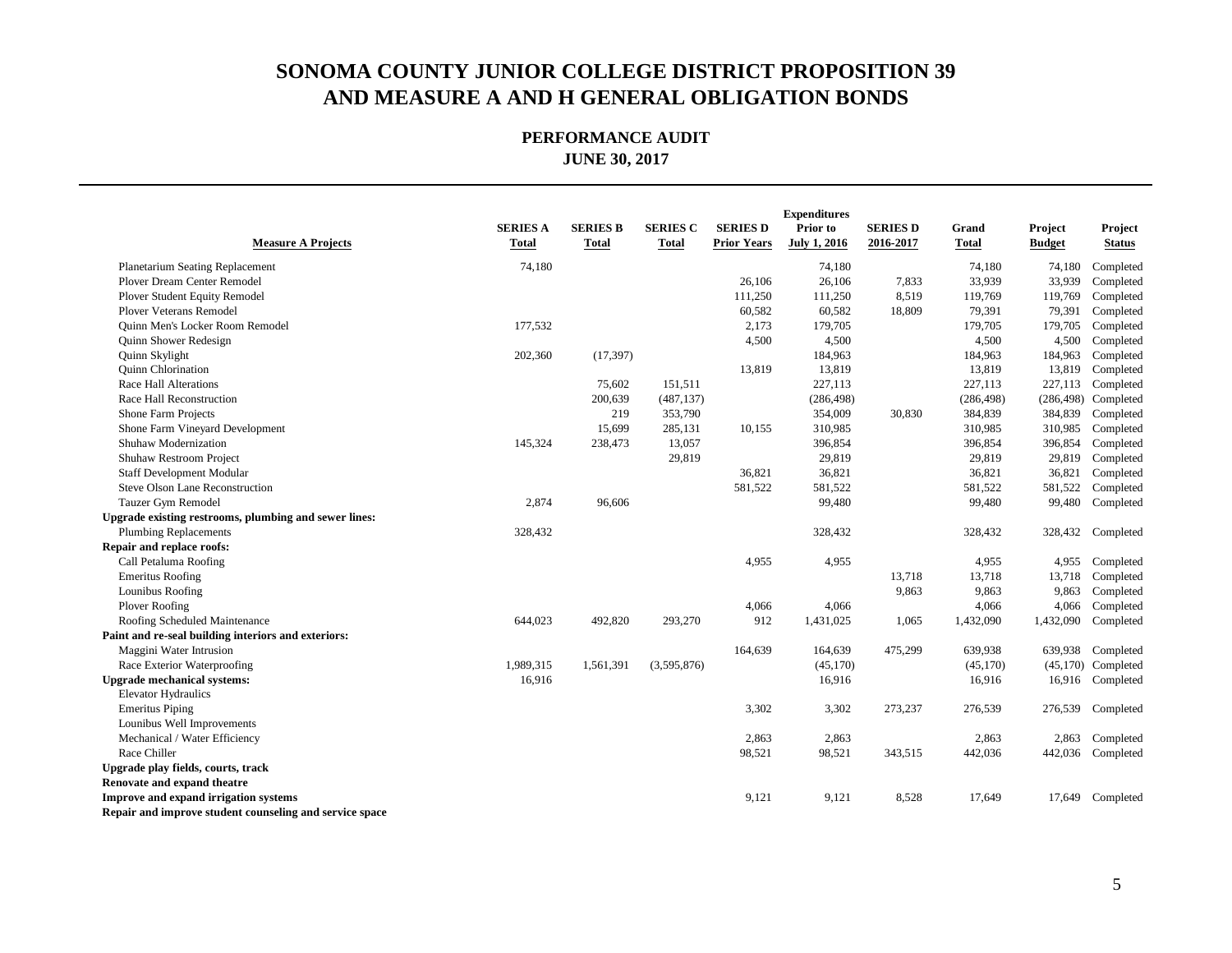| <b>Measure A Projects</b>                            | <b>SERIES A</b><br>Total | <b>SERIES B</b><br><b>Total</b> | <b>SERIES C</b><br>Total | <b>SERIES D</b><br><b>Prior Years</b> | <b>Expenditures</b><br>Prior to<br><b>July 1, 2016</b> | <b>SERIES D</b><br>2016-2017 | Grand<br><b>Total</b> | Project<br><b>Budget</b> | Project<br><b>Status</b> |
|------------------------------------------------------|--------------------------|---------------------------------|--------------------------|---------------------------------------|--------------------------------------------------------|------------------------------|-----------------------|--------------------------|--------------------------|
| <b>COLLEGE-WIDE SAFETY AND SECURITY IMPROVEMENTS</b> |                          |                                 |                          |                                       |                                                        |                              |                       |                          |                          |
| Remove lead health hazards:                          |                          |                                 |                          |                                       |                                                        |                              |                       |                          |                          |
| <b>Bussman Lead/Asbestos</b>                         |                          |                                 |                          | 1,445                                 | 1,445                                                  | 1,265                        | 2,710                 | 2,710                    | Completed                |
| Naval Base                                           |                          |                                 |                          | 4,576                                 | 4,576                                                  |                              | 4,576                 | 4,576                    | Completed                |
| Improve seismic safety of buildings:                 |                          |                                 |                          |                                       |                                                        |                              |                       |                          |                          |
| Seismic Safety                                       | 22,969                   | 45,354                          |                          |                                       | 68,323                                                 |                              | 68,323                | 68,323                   | Completed                |
| <b>Upgrade bleachers for safety:</b>                 |                          |                                 |                          |                                       |                                                        |                              |                       |                          |                          |
| <b>Bleachers Safety Upgrade</b>                      | 46,997                   | 210,340                         |                          |                                       | 257,337                                                |                              | 257,337               | 257,337                  | Completed                |
| <b>Resurface sidewalks and roadways</b>              |                          |                                 |                          |                                       |                                                        |                              |                       |                          |                          |
| Repair / replace pool deck for safety                |                          |                                 |                          |                                       |                                                        |                              |                       |                          |                          |
| Improve pedestrian and disabled access:              |                          |                                 |                          |                                       |                                                        |                              |                       |                          |                          |
| <b>ADA</b> Compliance                                |                          |                                 |                          | 30,303                                | 30,303                                                 | 2,512                        | 32,815                |                          | 32,815 Completed         |
| Install / improve intrusion alarms and doorlocks:    |                          |                                 |                          |                                       |                                                        |                              |                       |                          |                          |
| <b>Bailey Locks and Doors</b>                        |                          |                                 |                          |                                       |                                                        |                              |                       |                          |                          |
| Security, Key, Alarm Systems                         | 281,407                  | 735,932                         | 146,422                  | 94,344                                | 1,258,105                                              | 30,991                       | 1,289,096             |                          | 1,289,096 Completed      |
| Strengthen roof anchorage for safety:                |                          |                                 |                          |                                       |                                                        |                              |                       |                          |                          |
| Roof Safety Anchorage                                | 143,981                  |                                 |                          |                                       | 143,981                                                |                              | 143,981               | 143,981                  | Completed                |
| Install fire suppression and escape systems          |                          |                                 |                          |                                       |                                                        |                              |                       |                          |                          |
| Seating replacement projects                         | 208,567                  |                                 |                          |                                       | 208,567                                                |                              | 208,567               | 208,567                  | Completed                |
| <b>COLLEGE-WIDE ENERGY EFFICIENCY</b>                |                          |                                 |                          |                                       |                                                        |                              |                       |                          |                          |
| Replace aging, inefficient boilers                   |                          | 279,185                         |                          | 61,220                                | 340,405                                                | 17,362                       | 357,767               | 357,767                  | Completed                |
| Replace and upgrade HVAC systems:                    |                          |                                 |                          |                                       |                                                        |                              |                       |                          |                          |
| Bailey Hall HVAC                                     |                          |                                 |                          | 1,652                                 | 1,652                                                  |                              | 1,652                 | 1,652                    | Completed                |
| Burbank/Emeritus Cooling Towers                      |                          |                                 |                          | 20,073                                | 20,073                                                 |                              | 20,073                | 20,073                   | Completed                |
| Forsyth Hall HVAC                                    |                          |                                 |                          | 137,362                               | 137,362                                                | 78,828                       | 216,190               | 216,190                  | Completed                |
| <b>HVAC Scheduled Maintenance</b>                    | 889,631                  | 858,477                         | 140,241                  |                                       | 1,888,349                                              |                              | 1,888,349             | 1,888,349                | Completed                |
| Lounibus HVAC                                        |                          |                                 |                          |                                       |                                                        |                              |                       |                          |                          |
| Petaluma Cooling Tower                               |                          |                                 |                          | 71,485                                | 71,485                                                 |                              | 71,485                | 71,485                   | Completed                |
| Petaluma East Wing HVAC                              |                          |                                 |                          | 3,837                                 | 3,837                                                  |                              | 3,837                 | 3,837                    | Completed                |
| Replace emergency generator:                         |                          |                                 |                          |                                       |                                                        |                              |                       |                          |                          |
| <b>Bussman Generator</b>                             | 277,463                  | 940                             |                          |                                       | 278,403                                                |                              | 278,403               | 278,403                  | Completed                |
| Upgrade lighting and electrical systems:             |                          |                                 |                          |                                       |                                                        |                              |                       |                          |                          |
| Bailey Field/Haehl Transformer                       |                          |                                 |                          | 148,637                               | 148,637                                                |                              | 148,637               | 148,637                  | Completed                |
| Bussman Hall Computer Room A/C                       | 78,095                   | 5,802                           |                          |                                       | 83,897                                                 |                              | 83,897                | 83,897                   | Completed                |
| <b>Cogeneration Turbine Replacement</b>              | 968,089                  | 7,310                           | 25,369                   |                                       | 1,000,768                                              |                              | 1,000,768             | 1,000,768                | Completed                |
| Electrical Scheduled Maintenance                     | 19,341                   |                                 | 105,952                  |                                       | 125,293                                                |                              | 125,293               | 125,293                  | Completed                |
| <b>Emergency Generator</b>                           |                          |                                 | 216,650                  |                                       | 216,650                                                |                              | 216,650               | 216,650                  | Completed                |
| <b>Energy Conservation</b>                           | 443,325                  | 1,267,834                       | 44,644                   |                                       | 1,755,803                                              |                              | 1,755,803             | 1,755,803                | Completed                |
| Lounibos Photvoltaic Energy Conservation             | 316,000                  | 188,038                         |                          |                                       | 504,038                                                |                              | 504,038               | 504,038                  | Completed                |
| Petaluma Piping                                      |                          |                                 |                          | 34,157                                | 34,157                                                 | 417,992                      | 452,149               | 452,149                  | Completed                |
| Petaluma Utility Mapping                             |                          |                                 |                          | 14,776                                | 14,776                                                 |                              | 14,776                |                          | 14,776 Completed         |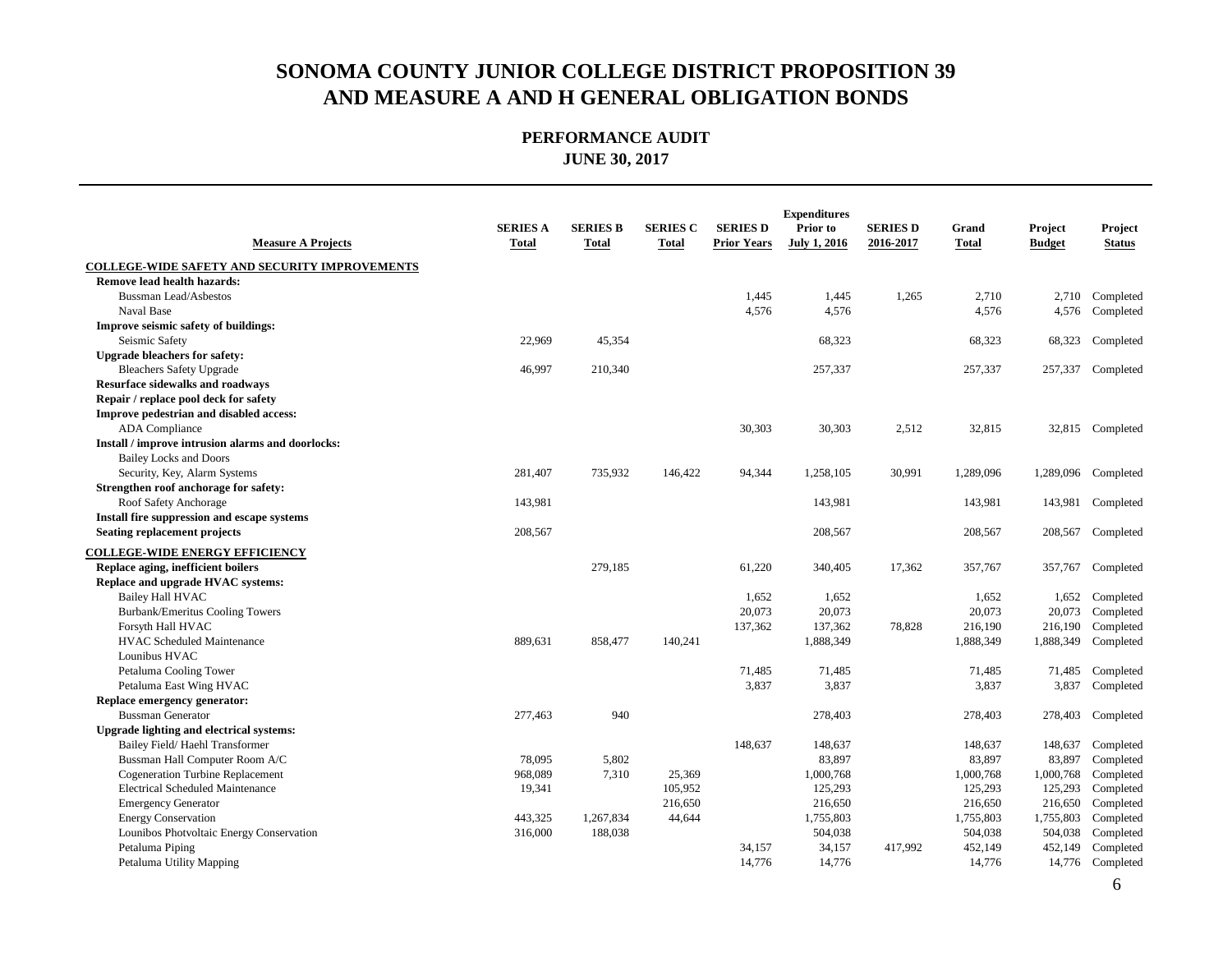| <b>Measure A Projects</b>                                         | <b>SERIES A</b><br><b>Total</b> | <b>SERIES B</b><br><b>Total</b> | <b>SERIES C</b><br><b>Total</b> | <b>SERIES D</b><br><b>Prior Years</b> | <b>Expenditures</b><br>Prior to<br><b>July 1, 2016</b> | <b>SERIES D</b><br>2016-2017 | Grand<br>Total | Project<br><b>Budget</b> | Project<br><b>Status</b> |
|-------------------------------------------------------------------|---------------------------------|---------------------------------|---------------------------------|---------------------------------------|--------------------------------------------------------|------------------------------|----------------|--------------------------|--------------------------|
| <b>PSTC Photovoltaic Project</b>                                  |                                 | 2,502,159                       |                                 |                                       | 2,502,159                                              |                              | 2,502,159      | 2,502,159                | Completed                |
| <b>PSTC Utility Mapping</b>                                       |                                 |                                 |                                 | 12,988                                | 12,988                                                 |                              | 12,988         | 12,988                   | Completed                |
| Santa Rosa Utility Mapping                                        |                                 |                                 |                                 | 62,481                                | 62,481                                                 |                              | 62,481         | 62,481                   | Completed                |
| Shone Farm Solar                                                  |                                 |                                 |                                 | 23,315                                | 23,315                                                 | 23,817                       | 47,132         | 47,132                   | Completed                |
| Site Lighting Upgrades                                            |                                 |                                 |                                 | 83,226                                | 83,226                                                 |                              | 83,226         | 83,226                   | Completed                |
| <b>Transformer Replacement</b>                                    |                                 |                                 |                                 | 25,000                                | 25,000                                                 | 2,100                        | 27,100         | 27,100                   | Completed                |
| Variable Frequency Drive                                          |                                 |                                 |                                 | 29,550                                | 29,550                                                 |                              | 29,550         | 29,550                   | Completed                |
| Replace out-of-date, inefficient electrical transformers          |                                 |                                 |                                 |                                       |                                                        |                              |                |                          |                          |
| COLLEGE-WIDE WIRING AND TECHNOLOGY FOR COMPUTERS,                 |                                 |                                 |                                 |                                       |                                                        |                              |                |                          |                          |
| INTERNET ACCESS AND AN EFFECTIVE LEARNING ENVIRONMENT             |                                 |                                 |                                 |                                       |                                                        |                              |                |                          |                          |
| Upgrade and expand wireless systems, telecommunications, internet |                                 |                                 |                                 |                                       |                                                        |                              |                |                          |                          |
| and network connections:                                          |                                 |                                 |                                 |                                       |                                                        |                              |                |                          |                          |
| <b>Building to Building Connectivity</b>                          | 630,964                         | 707,367                         | 975                             |                                       | 1,339,306                                              |                              | 1,339,306      | 1,339,306                | Completed                |
| <b>Infrastructure Project</b>                                     |                                 |                                 |                                 | 5,787                                 | 5,787                                                  |                              | 5,787          | 5,787                    | Completed                |
| Library Collections and Infrastructure                            | 283,612                         |                                 |                                 |                                       | 283,612                                                |                              | 283,612        | 283,612                  | Completed                |
| Maggini Hall Network Replacement                                  | 187,687                         |                                 |                                 |                                       | 187,687                                                |                              | 187,687        | 187,687                  | Completed                |
| Pedroncelli Audio Log System                                      |                                 |                                 |                                 | 19,867                                | 19,867                                                 | (1,617)                      | 18,250         | 18,250                   | Completed                |
| <b>PSTC Call Tower</b>                                            |                                 |                                 |                                 | 14,527                                | 14,527                                                 |                              | 14,527         | 14,527                   | Completed                |
| Radio System Upgrade                                              |                                 |                                 |                                 | 185,828                               | 185,828                                                | 45,455                       | 231,283        | 231,283                  | Completed                |
| Uninterruptable Power Supply                                      | 30,314                          |                                 |                                 |                                       | 30,314                                                 |                              | 30,314         | 30,314                   | Completed                |
| <b>Upgrade Phone Systems</b>                                      | 36,326                          | 32,305                          | 886                             |                                       | 69,517                                                 |                              | 69,517         | 69,517                   | Completed                |
| Wireless Systems                                                  |                                 |                                 | 46,073                          |                                       | 46,073                                                 |                              | 46,073         | 46,073                   | Completed                |
| Upgrade and replace computer and software systems:                | 15,020                          |                                 |                                 |                                       | 15,020                                                 |                              | 15,020         | 15,020                   | Completed                |
| College Site Software License                                     | 477,112                         | 425,067                         | 518,266                         | 707,932                               | 2,128,377                                              | 15,102                       | 2,143,479      | 2,143,479                | Completed                |
| Digital Archive Project                                           |                                 |                                 |                                 | 205,888                               | 205,888                                                | 18,733                       | 224,621        | 224,621                  | Completed                |
| <b>Escape Software Conversion</b>                                 |                                 |                                 | 1,013,150                       | 25,884                                | 1,039,034                                              | 18,500                       | 1,057,534      | 1,057,534                | Completed                |
| <b>Institutional Computer Upgrade</b>                             | 194,001                         | 130,681                         | 78,384                          |                                       | 403,066                                                |                              | 403,066        | 403,066                  | Completed                |
| <b>Integrated Computer System Design</b>                          | 150,389                         | 249,308                         | 699                             |                                       | 400,396                                                |                              | 400,396        | 400,396                  | Completed                |
| Upgrade and replace classroom equipment and instructional aids:   |                                 |                                 |                                 |                                       |                                                        |                              |                |                          |                          |
| Cate Upgrade                                                      |                                 |                                 |                                 |                                       |                                                        |                              |                |                          |                          |
| Language Lab Upgrades                                             |                                 | 86,070                          | 188,404                         |                                       | 274,474                                                |                              | 274,474        | 274,474                  | Completed                |
| Student Services Assessment and Remote Testing                    | 462                             |                                 |                                 |                                       | 462                                                    |                              | 462            | 462                      | Completed                |
| <b>Technology Equipment</b>                                       | 3,421,117                       | 1,963,616                       | 2,187,558                       | 5,571,988                             | 13,144,279                                             | 79,503                       | 13,223,782     | 13,223,782               | Completed                |
| Upgrade media and audio visual equipment:                         |                                 |                                 |                                 |                                       |                                                        |                              |                |                          |                          |
| Classroom Media Systems Replacement                               | 770,695                         | 1,105,202                       | 1,010,137                       | 966,264                               | 3,852,298                                              | 66,740                       | 3,919,038      | 3,919,038                | Completed                |
| DVD Format Conversion & Streaming Video Systems                   | 85,957                          | 61,130                          | 10,111                          | 135,219                               | 292,417                                                | 6,191                        | 298,608        | 298,608                  | Completed                |
| Media Equipment - Auditoriums/Fields/Testing                      | 40,513                          | 16,262                          | 42,469                          | 11,380                                | 110.624                                                |                              | 110,624        | 110,624                  | Completed                |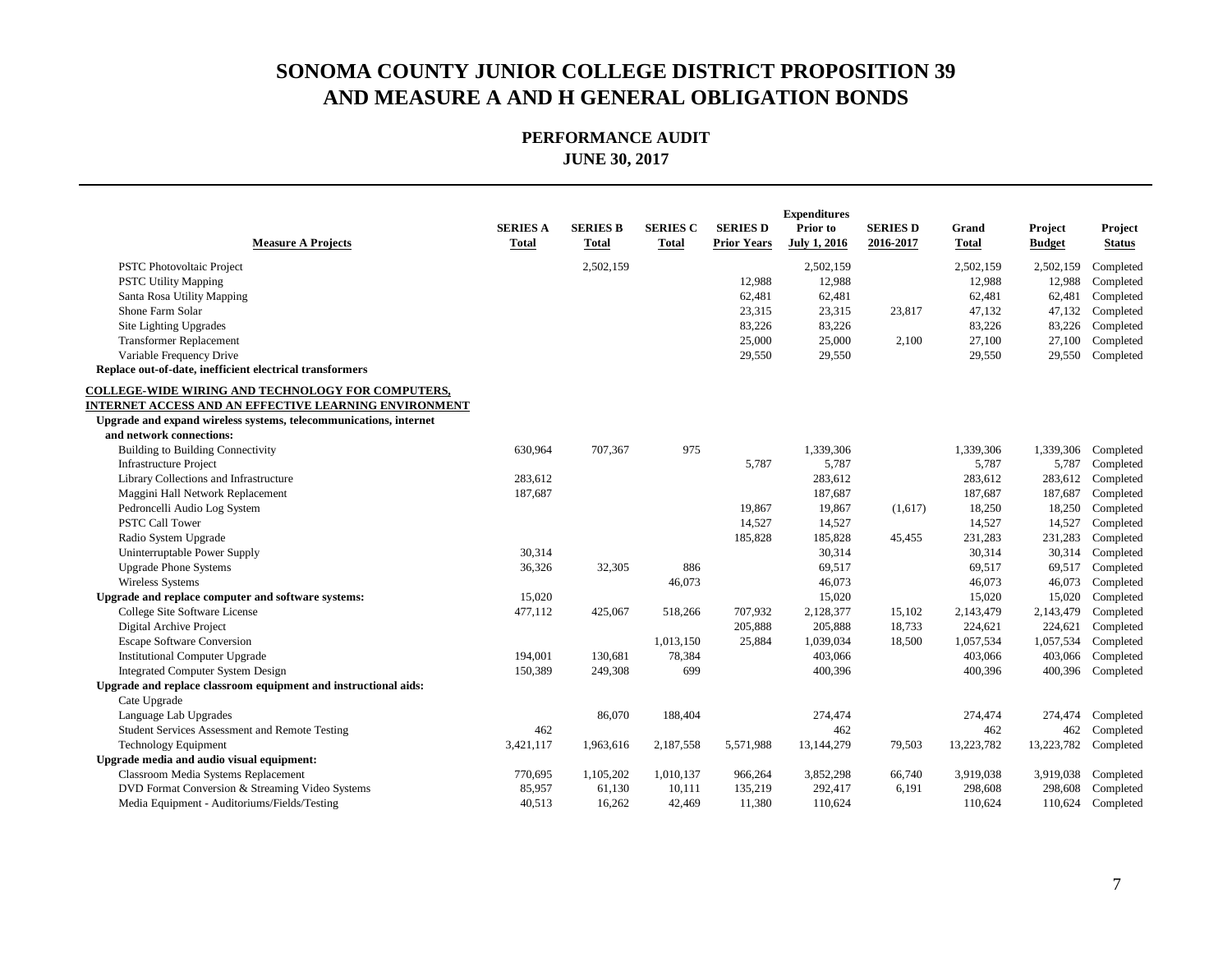| <b>Measure A Projects</b>                                     | <b>SERIES A</b><br><b>Total</b> | <b>SERIES B</b><br>Total | <b>SERIES C</b><br><b>Total</b> | <b>SERIES D</b><br><b>Prior Years</b> | <b>Expenditures</b><br>Prior to<br><b>July 1, 2016</b> | <b>SERIES D</b><br>2016-2017 | Grand<br><b>Total</b> | Project<br><b>Budget</b> | Project<br><b>Status</b> |
|---------------------------------------------------------------|---------------------------------|--------------------------|---------------------------------|---------------------------------------|--------------------------------------------------------|------------------------------|-----------------------|--------------------------|--------------------------|
| <b>FACILITIES REPLACEMENT, EXPANSION AND NEW CONSTRUCTION</b> |                                 |                          |                                 |                                       |                                                        |                              |                       |                          |                          |
| <b>Facility / Site Demolition</b>                             | 313,573                         | 76,408                   | 6,434                           | 189,001                               | 585,416                                                | 1,023                        | 586,439               | 586,439                  | Completed                |
| <b>Lark Temps Removal</b>                                     |                                 |                          |                                 | 68,632                                | 68,632                                                 |                              | 68,632                | 68,632                   | Completed                |
| <b>Construction of new facilities:</b>                        |                                 |                          |                                 |                                       |                                                        |                              |                       |                          |                          |
| Ag Pavilion                                                   | 5,065,073                       | 1,496,429                | 201,541                         |                                       | 6,763,043                                              | 500                          | 6,763,543             | 6,763,543                | Completed                |
| Bech Lot Temporary Classrooms                                 |                                 |                          |                                 | 55,270                                | 55,270                                                 |                              | 55,270                | 55,270                   | Completed                |
| Math Science Building                                         |                                 |                          |                                 | 33,690                                | 33,690                                                 |                              | 33,690                | 33,690                   | Completed                |
| Mi Casa Modulars                                              |                                 |                          |                                 | 87,763                                | 87,763                                                 | 81,943                       | 169,706               | 169,706                  | Completed                |
| Shone Farm Reservoir                                          | 14,971                          | 98,808                   | 196,503                         | 760                                   | 311,042                                                |                              | 311,042               | 311,042                  | Completed                |
| Southwest Center Modulars                                     |                                 |                          |                                 | 3,854                                 | 3,854                                                  |                              | 3,854                 | 3,854                    | Completed                |
| <b>Planning Consultants:</b>                                  |                                 |                          |                                 |                                       |                                                        |                              |                       |                          |                          |
| Petaluma East Property Line                                   |                                 |                          |                                 | 3,700                                 | 3,700                                                  |                              | 3,700                 | 3,700                    | Completed                |
| Program Planning and Project Development                      |                                 |                          |                                 | 243,198                               | 243,198                                                |                              | 243,198               | 243,198                  | Completed                |
| Site Specific Master Planning                                 |                                 |                          |                                 | 123,483                               | 123,483                                                |                              | 123,483               | 123,483                  | Completed                |
| Space Planning Consultants / Master Planning                  | 366,157                         | 15,780                   |                                 | 69,400                                | 451,337                                                |                              | 451,337               | 451,337                  | Completed                |
| <b>PSTC Completion:</b>                                       |                                 |                          |                                 |                                       |                                                        |                              |                       |                          |                          |
| <b>PSTC</b>                                                   | 5,842                           | 8,787                    | 15,511                          |                                       | 30,140                                                 |                              | 30,140                |                          | 30,140 Completed         |
| <b>Advanced Lab Facility</b>                                  | 27,426                          | 206,300                  | 149,053                         | (11, 462)                             | 371,317                                                |                              | 371,317               | 371,317                  | Completed                |
| <b>Fire Tower:</b>                                            |                                 |                          |                                 |                                       |                                                        |                              |                       |                          |                          |
| Fire Tower - PSTC                                             | 960,555                         | (15,288)                 |                                 |                                       | 945,267                                                |                              | 945,267               | 945,267                  | Completed                |
| North County Education Center                                 |                                 |                          |                                 |                                       |                                                        |                              |                       |                          |                          |
| Library / Learning Resource Center:                           |                                 |                          |                                 |                                       |                                                        |                              |                       |                          |                          |
| <b>Library Preliminary Drawings</b>                           | 149,000                         |                          |                                 |                                       | 149,000                                                |                              | 149,000               | 149,000                  | Completed                |
| <b>Library Working Drawings</b>                               | 452,399                         |                          |                                 |                                       | 452,399                                                |                              | 452,399               | 452,399                  | Completed                |
| <b>Library Construction</b>                                   | 11,132,642                      | 1,261,492                | 488,536                         | 750                                   | 12,883,420                                             |                              | 12,883,420            | 12,883,420               | Completed                |
| Library Equipment                                             | 130,494                         | 422,969                  |                                 |                                       | 553,463                                                |                              | 553,463               | 553,463                  | Completed                |
| Analy / Library Connection                                    | 505,331                         |                          |                                 |                                       | 505,331                                                |                              | 505,331               | 505,331                  | Completed                |
| Analy Village                                                 | 3,350,035                       | 9,420                    |                                 |                                       | 3,359,455                                              |                              | 3,359,455             | 3,359,455                | Completed                |
| Analy-Related Construction Management                         | 259,064                         |                          |                                 |                                       | 259,064                                                |                              | 259,064               | 259,064                  | Completed                |
| Elliott Avenue Improvements                                   | 269,969                         | 24,617                   |                                 | 29,575                                | 324,161                                                | 43,423                       | 367,584               | 367,584                  | Completed                |
| Petaluma Campus Build-Out:                                    |                                 |                          |                                 |                                       |                                                        |                              |                       |                          |                          |
| Petaluma Modulars                                             | 1,858,573                       |                          | 132,343                         |                                       | 1,990,916                                              |                              | 1,990,916             |                          | 1,990,916 Completed      |
| Petaluma Phase II Drawings                                    | 1,989,711                       | (385)                    |                                 |                                       | 1,989,326                                              |                              | 1,989,326             | 1,989,326                | Completed                |
| Petaluma Phase II Construction                                | 68,287                          | 41,169,131               | 6,419,059                       | 141,678                               | 47,798,155                                             | 500                          | 47,798,655            | 47,798,655               | Completed                |
| Petaluma Phase II Equipment                                   |                                 | 582,152                  | (56, 664)                       |                                       | 525,488                                                |                              | 525,488               | 525,488                  | Completed                |
| Santa Rosa Campus Information Center                          |                                 |                          |                                 |                                       |                                                        |                              |                       |                          |                          |
| <b>Adaptive Education Facility</b>                            |                                 |                          |                                 |                                       |                                                        |                              |                       |                          |                          |
| <b>Physical Education Expansion and Renovation:</b>           |                                 |                          |                                 |                                       |                                                        |                              |                       |                          |                          |
| Physical Educ Outdoor Facility                                | 33,077                          | 466,672                  | 6,187,406                       | 123,113                               | 6,810,268                                              | 500                          | 6,810,768             |                          | 6,810,768 Completed      |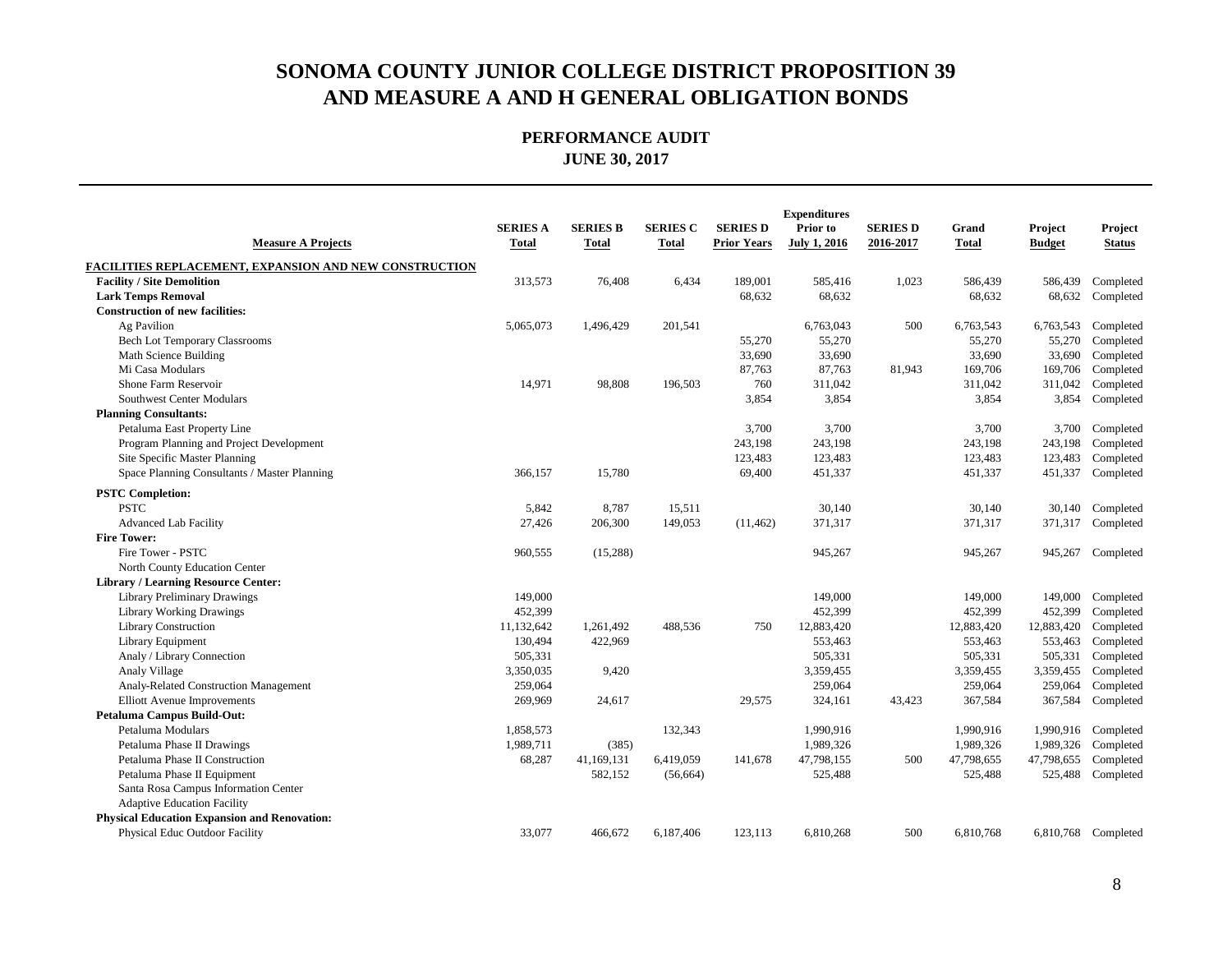| <b>Measure A Projects</b>                                            | <b>SERIES A</b><br><b>Total</b> | <b>SERIES B</b><br><b>Total</b> | <b>SERIES C</b><br><b>Total</b> | <b>SERIES D</b><br><b>Prior Years</b> | <b>Expenditures</b><br>Prior to<br><b>July 1, 2016</b> | <b>SERIES D</b><br>2016-2017 | Grand<br><b>Total</b> | Project<br><b>Budget</b> | Project<br><b>Status</b> |
|----------------------------------------------------------------------|---------------------------------|---------------------------------|---------------------------------|---------------------------------------|--------------------------------------------------------|------------------------------|-----------------------|--------------------------|--------------------------|
| <b>Barnett Hall Replacement:</b>                                     |                                 |                                 |                                 |                                       |                                                        |                              |                       |                          |                          |
| <b>Barnett Hall Replacement</b>                                      |                                 | 52,225                          |                                 |                                       | 52,225                                                 |                              | 52,225                | 52,225                   | Completed                |
| <b>Warehouse and Site Storage Space:</b>                             |                                 |                                 |                                 |                                       |                                                        |                              |                       |                          |                          |
| Warehouse                                                            | 3,806,616                       | (298)                           |                                 |                                       | 3,806,318                                              |                              | 3,806,318             | 3,806,318                | Completed                |
| <b>Student Counseling and Service Center:</b>                        |                                 |                                 |                                 |                                       |                                                        |                              |                       |                          |                          |
| <b>Plover Conversion Preliminary Drawings</b>                        | 115,375                         |                                 |                                 |                                       | 115,375                                                |                              | 115,375               |                          | 115,375 Completed        |
| <b>Plover Conversion Working Drawings</b>                            | 328,867                         | 63,224                          |                                 |                                       | 392,091                                                |                              | 392,091               | 392,091                  | Completed                |
| <b>Plover Conversion Construction</b>                                |                                 | 8,045,916                       | 17,406                          | 8,693                                 | 8,072,015                                              |                              | 8,072,015             | 8,072,015                | Completed                |
| <b>Plover Conversion Equipment</b>                                   | 3,962                           | 573,064                         | 9,338                           |                                       | 586,364                                                |                              | 586,364               | 586,364                  | Completed                |
| <b>Maintenance Facilities</b>                                        |                                 |                                 |                                 |                                       |                                                        |                              |                       |                          |                          |
| Shone Farm Equine Science Center                                     |                                 |                                 |                                 |                                       |                                                        |                              |                       |                          |                          |
| <b>Student Center:</b>                                               |                                 |                                 |                                 |                                       |                                                        |                              |                       |                          |                          |
| Bertolini Student Center                                             | 148,751                         | 17,926,788                      | 34,706,285                      | 148,851                               | 52,930,675                                             | 4,003                        | 52,934,678            | 52,934,678               | Completed                |
| Bertolini Student Center Equipment                                   |                                 |                                 | 1,181,912                       | 26,065                                | 1,207,977                                              |                              | 1,207,977             | 1,207,977                | Completed                |
| <b>Culinary Arts Center:</b>                                         |                                 |                                 |                                 |                                       |                                                        |                              |                       |                          |                          |
| Culinary Arts Site Selection                                         |                                 | 36,196                          | 76,435                          |                                       | 112,631                                                |                              | 112,631               | 112,631                  | Completed                |
| <b>Culinary Arts Center</b>                                          |                                 | 462,292                         | 18,986,698                      | 675,996                               | 20,124,986                                             |                              | 20,124,986            | 20,124,986               | Completed                |
| Culinary Arts Center Equipment                                       |                                 |                                 |                                 | 448,296                               | 448,296                                                |                              | 448,296               | 448,296                  | Completed                |
| <b>Graphics Services Center:</b>                                     |                                 |                                 |                                 | 51,016                                | 51,016                                                 | 3,823                        | 54,839                | 54,839                   | Completed                |
| Graphics Replacement and Press Systems                               | 598,218                         | 41,779                          |                                 |                                       | 639,997                                                |                              | 639,997               | 639,997                  | Completed                |
| West County Education Center                                         |                                 |                                 |                                 |                                       |                                                        |                              |                       |                          |                          |
| Construct permanent classrooms, laboratories and support space to    |                                 |                                 |                                 |                                       |                                                        |                              |                       |                          |                          |
| replace "portables" and provide adequate classroom space:            |                                 |                                 |                                 |                                       |                                                        |                              |                       |                          |                          |
| <b>Replacement Facility</b>                                          |                                 |                                 |                                 |                                       |                                                        |                              |                       |                          |                          |
| <b>LAND AND BUILDING ACQUISITIONS</b>                                |                                 |                                 |                                 |                                       |                                                        |                              |                       |                          |                          |
| Property Acquisitions in Santa Rosa, Petaluma, North and West County |                                 |                                 |                                 |                                       |                                                        |                              |                       |                          |                          |
| to provide services to communities throughout the college district:  |                                 |                                 |                                 |                                       |                                                        |                              |                       |                          |                          |
| <b>Property Acquisitions</b>                                         | 6,984,336                       | 1,666,441                       | 429,776                         | 1,080,076                             | 10,160,629                                             | 1,888                        | 10,162,517            | 10,162,517 Completed     |                          |
| <b>COLLEGE-WIDE PARKING AND TRAFFIC ABATEMENT</b>                    |                                 |                                 |                                 |                                       |                                                        |                              |                       |                          |                          |
| Create new parking spaces at all locations:                          |                                 |                                 |                                 |                                       |                                                        |                              |                       |                          |                          |
| Mendocino/Carr Lot                                                   |                                 |                                 |                                 | 18,450                                | 18.450                                                 |                              | 18,450                | 18,450                   | Completed                |
| Other Parking Improvements                                           | 332,602                         | (256)                           | 65,417                          | 764,983                               | 1,162,746                                              |                              | 1,162,746             | 1,162,746                | Completed                |
| Parking Structure                                                    | 17,881,359                      | 20,179,864                      | 162,454                         | 57,583                                | 38,281,260                                             |                              | 38,281,260            | 38,281,260               | Completed                |
| Improve roadways and relieve traffic congestion at all locations:    |                                 |                                 |                                 |                                       |                                                        |                              |                       |                          |                          |
| <b>Bicycle Parking Project</b>                                       |                                 | 155,512                         | 77,713                          |                                       | 233,225                                                |                              | 233,225               | 233,225                  | Completed                |
| Electric Vehicle Chargers                                            |                                 |                                 |                                 | 72,554                                | 72,554                                                 | 28,446                       | 101,000               | 101,000                  | Completed                |
| Interior Roadways / Pathways                                         | 470,431                         | 288,303                         | 300                             |                                       | 759,034                                                |                              | 759,034               | 759,034                  | Completed                |
| Mendocino Avenue Improvements                                        | 105,649                         | 10,739                          |                                 |                                       | 116,388                                                |                              | 116,388               | 116,388                  | Completed                |
| Overpass Contingency                                                 |                                 |                                 |                                 |                                       |                                                        |                              |                       |                          |                          |
|                                                                      |                                 |                                 |                                 |                                       |                                                        |                              |                       |                          |                          |
| <b>TOTAL EXPENDITURES</b>                                            | \$76,538,248                    | \$112,836,692                   | \$74,011,843                    | \$15,755,989                          | \$279,142,772                                          | \$2,647,731                  | \$281,790,503         | \$281,790,503            |                          |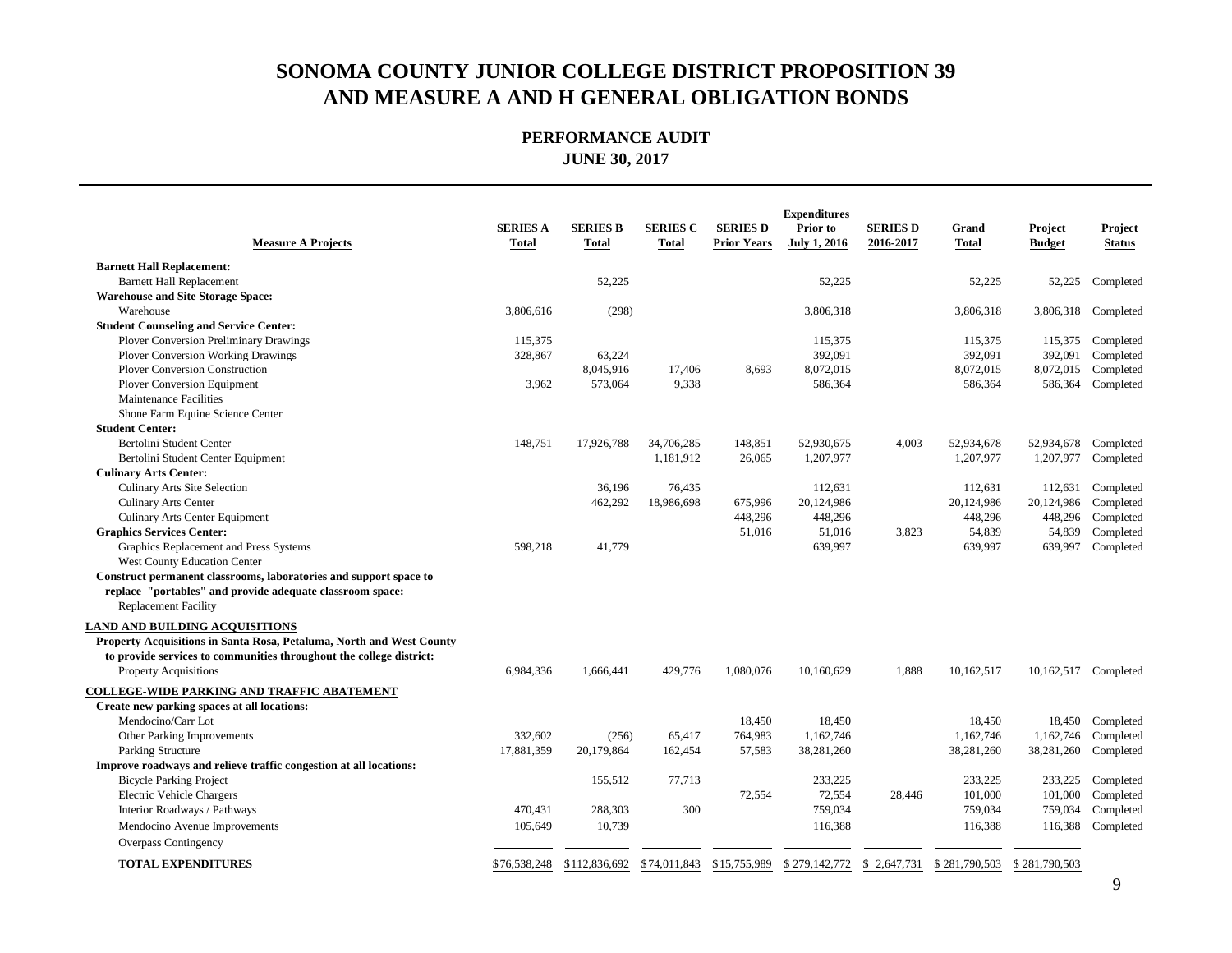| <b>Measure H Projects</b>                                          | <b>Previous</b><br><b>Expenditures</b> | 2016-2017          | Grand<br><b>Total</b> | Project<br><b>Budget</b> | Project<br><b>Status</b>   |
|--------------------------------------------------------------------|----------------------------------------|--------------------|-----------------------|--------------------------|----------------------------|
| <b>EXPENDITURES</b>                                                |                                        |                    |                       |                          |                            |
| Eligible Bond Program Costs                                        | 244,832<br>\$                          | \$<br>868,451      | 1,113,283<br>\$       | \$<br>5,000,000          | In Progress                |
| Program Planning/Project Development                               | 1,172,039                              | 1,979,088          | 3,151,127             | 6,780,125                | In Progress                |
| <b>EXPANSION AND NEW CONSTRUCTION</b>                              |                                        |                    |                       |                          |                            |
| Science, Technology, Engineering and Math (STEM) Building          |                                        | 60,855             | 60,855                | 47,675,000               | In Progress                |
| Modular Classrooms on Elliott Avenue                               |                                        |                    |                       | 22,000,000               |                            |
| Ellsworth Barnett Building Replacement                             |                                        |                    |                       | 18,360,000               |                            |
| Public Safety Training Center Advanced Labs and Classrooms         |                                        |                    |                       | 15,743,000               |                            |
| Science Laboratory and Student Services Center Updating            |                                        |                    |                       | 13,200,000               |                            |
| - Petaluma Campus                                                  |                                        |                    |                       |                          |                            |
| Bernard C. Plover Hall Phase II                                    |                                        |                    |                       | 12,000,000               |                            |
| Santa Rosa Southwest Center Modular Buildings                      |                                        | 146,680            | 146,680               | 11,000,000               | In Progress                |
| Property Acquisition                                               | 50,052                                 | 1,146,480          | 1,196,532             | 7,500,000                | In Progress                |
| John Lounibos Center Expansion                                     |                                        |                    |                       | 5,000,000                |                            |
| Shone Farm Chemistry Lab and Site Upgrades<br>Swing Space          | 27,905                                 | 1,605,102          | 1,633,007             | 3,750,000                | In Progress                |
| Parking and Traffic Improvements                                   |                                        |                    |                       | 3,025,000<br>2,800,000   |                            |
| <b>Demonstration Classrooms</b>                                    | 6,091                                  | 453,865            | 459,956               | 750,000                  | In Progress                |
| Veterans Affairs Expansion                                         |                                        | 377,022            | 377,022               | 500,000                  | In Progress                |
| Facility and Site Demolition                                       | 4,597                                  | 132,799            | 137,396               | 380,000                  | In Progress                |
|                                                                    |                                        |                    |                       |                          |                            |
| <b>RENOVATION AND MODERNIZATION</b><br>C. J. Tauzer Gym Renovation |                                        |                    |                       | 40,000,000               |                            |
| Luther Burbank Auditorium Renovation - Santa Rosa Campus           | 78,916                                 | 2,030,374          | 2,109,290             | 28,000,000               | In Progress                |
| <b>Emeritus Hall Renovation</b>                                    |                                        |                    |                       | 25,000,000               |                            |
| Heritage Buildings Modernization                                   |                                        |                    |                       | 12,940,000               |                            |
| (Analy Hall, A. M. Garcia Hall, Pioneer Hall)                      |                                        |                    |                       |                          |                            |
| Petaluma Campus Student Services and Food Service                  |                                        | 13,458             | 13,458                | 2,500,000                | In Progress                |
| Project Oversight                                                  |                                        | 11,985             | 11,985                | 100,000                  | In Progress                |
| Miscellaneous Projects Greater Than \$50,000 Per Project           | 17,500                                 | 828,388            | 845,888               | 5,000,000                | In Progress                |
| Minor Projects Less Than \$50,000 Per Project                      | 278                                    | 539,989            | 540,267               | 1,000,000                | In Progress                |
|                                                                    |                                        |                    |                       |                          |                            |
| <b>INFORMATION TECHNOLOGY</b>                                      |                                        |                    |                       |                          |                            |
| <b>Instructional Computing</b>                                     |                                        | 1,074,172          | 1,074,172             | 18,000,000               | In Progress                |
| <b>Student Information System</b><br><b>Media Services</b>         |                                        | 20,792             | 20,792                | 11,500,000               | In Progress                |
| Frank P. Doyle and Herold Mahoney Libraries                        |                                        | 552,560            | 552,560               | 9,000,000                | In Progress<br>In Progress |
| Faculty and Staff Computers                                        |                                        | 126,997<br>480,647 | 126,997<br>480,647    | 4,500,000<br>4,500,000   | In Progress                |
| Network Infrastructure Equipment                                   |                                        | 1,189              | 1,189                 | 4,000,000                | In Progress                |
| Network Upgrade                                                    |                                        | 1,655,526          | 1,655,526             | 4,000,000                | In Progress                |
| Equipment for Student Services, Administration,                    |                                        | 8,749              | 8,749                 | 500,000                  | In Progress                |
| Human Resources, Police                                            |                                        |                    |                       |                          |                            |
| Health and Safety Learning Module                                  |                                        |                    |                       | 150,000                  |                            |
| <b>INFRASTRUCTURE, MAINTENANCE AND REPAIRS</b>                     |                                        |                    |                       |                          |                            |
| <b>Energy Conservation Projects</b>                                |                                        | 511,007            | 511,007               | 32,487,000               | In Progress                |
| Site Improvements                                                  |                                        |                    |                       | 5,800,000                |                            |
| (Signage/Fuel Storage/Bike Path/Herit Green/Generator)             |                                        |                    |                       |                          |                            |
| Miscellaneous Maint/Repairs Greater Than \$50,000 Per Project      | 774                                    | 1,596,667          | 1,597,441             | 10,559,875               | In Progress                |
| Minor Maintenance and Repairs Less Than \$50,000 Per Project       |                                        | 237,271            | 237,271               | 1,000,000                | In Progress                |
| <b>HEALTH AND SAFETY IMPROVEMENTS</b>                              |                                        |                    |                       |                          |                            |
| <b>ADA</b> Compliance                                              |                                        | 3,080              | 3,080                 | 5,000,000                | In Progress                |
| <b>Access Control</b>                                              |                                        |                    |                       | 9,000,000                |                            |
| Contingencies / TBD                                                |                                        |                    |                       | 8,000,000                |                            |
| <b>TOTAL EXPENDITURES</b>                                          | \$1,602,984                            | \$16,463,193       | \$18,066,177          | \$418,000,000            |                            |